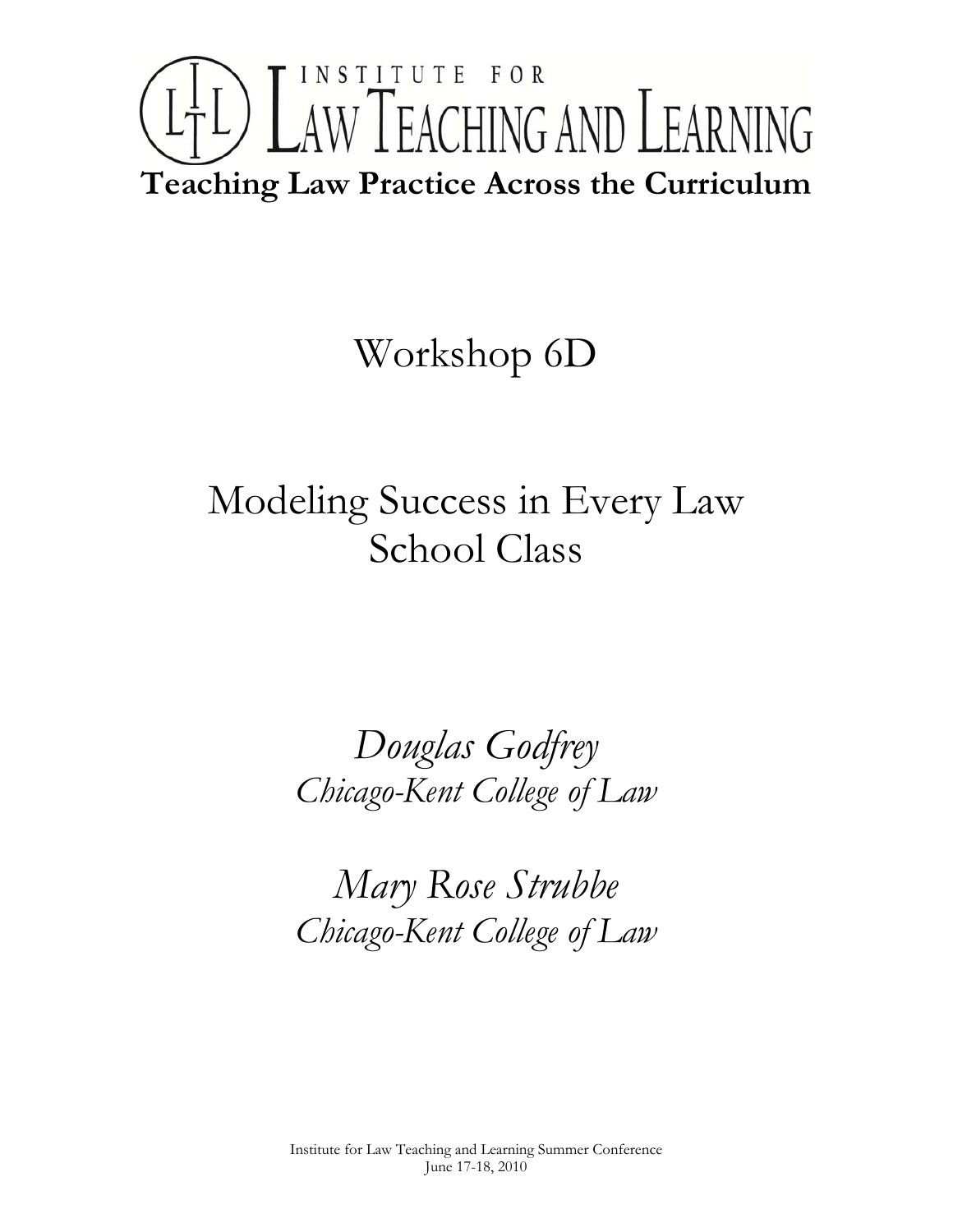Institute for Law Teaehing and Learning Teaehing Law Praetice Across the Curriculum Modeliug Success in Every Law School Class Friday June 18, 2010 Mary Rose Strubbe and Douglas William Godfrey

Background information for students in Employment Discrimination class before modeling an interview with a prospective employment discrimination claim plaintiff

I. Readings and Class Discussion Preceding the Modelling

A. Whatever substance you are covering on Title VII, ADEA, and analogous state statutes

B. Krieger and Neumann, Essential Lawyering Skills, chapters  $2, 3, 5 - 8$ , covering "Professionalism," "Lawyering for and with the Client," "Communication Skills," "Multicultural Lawyering," "Observation, Memory, Facts, and Evidence," and "Interviewing the Client."

### II. The Scenario

Your assistant has spoken via telephone with Mr. Doug Green, employed until last week by Giant Technology Consultants. His position with Giant was as a project director for educational technology. Your assistant has filled out the basic portion of the firm's preinterview intake form, which includes name, address, date of birth, employment and educational history, whether Mr. Green has ever sued an employer before, salary, length of time with Giant. So you know that Mr. Green is forty-six years old, has an undergraduate engineering degree from the University of Illinois, a Masters degree in Computer Science/Knowledge Management from DePaul University, has worked in various engineering and information technology positions for more than twenty years, and has been employed by Giant since 2001. He has never been fired or laid off from a position, never been disciplined or reprimanded at Giant. He receives annual performance evaluations; the last one was administered in February 2010. His overall rating on that evaluations was "Exceeds" Expectations," the second highest overall ranking.

On June 1,2010, Mr. Green was called into his manager's office and terminated.. He wants to know whether he has any claims against the company - he believes younger project managers, and three minority project managers with less seniority than he, were retained.

### III. Pre-modeling discussion with class

- Brainstorm potential claims
- Elements of those claims
- Potential defenses
- information you need to evaluate Mr. Green's situation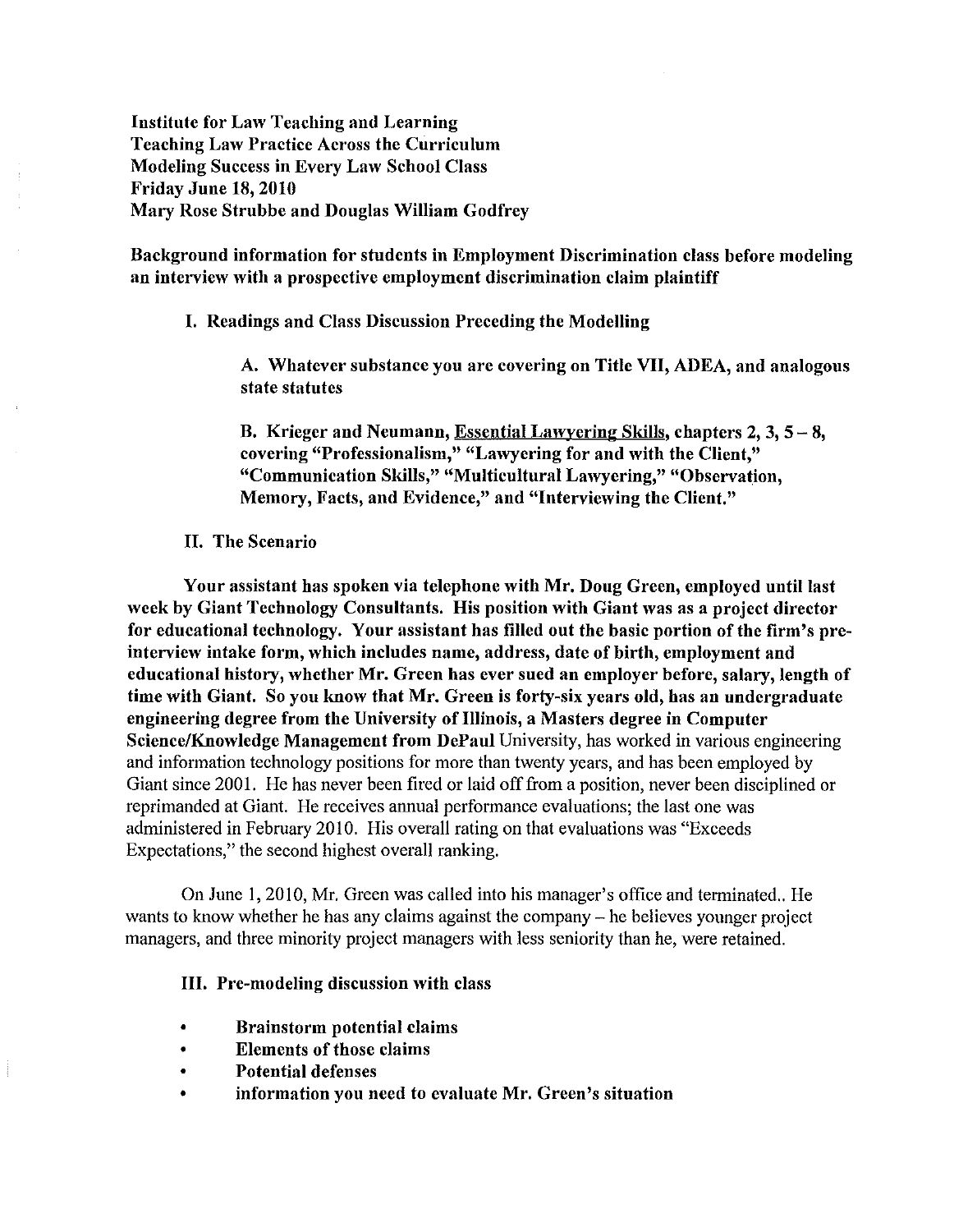



# **Medical School Model**

**• \\See One, Do One, Teach One"**

 $\hat{\mathbf{V}}$ EINSBRITIGR OF TECHNOLOGY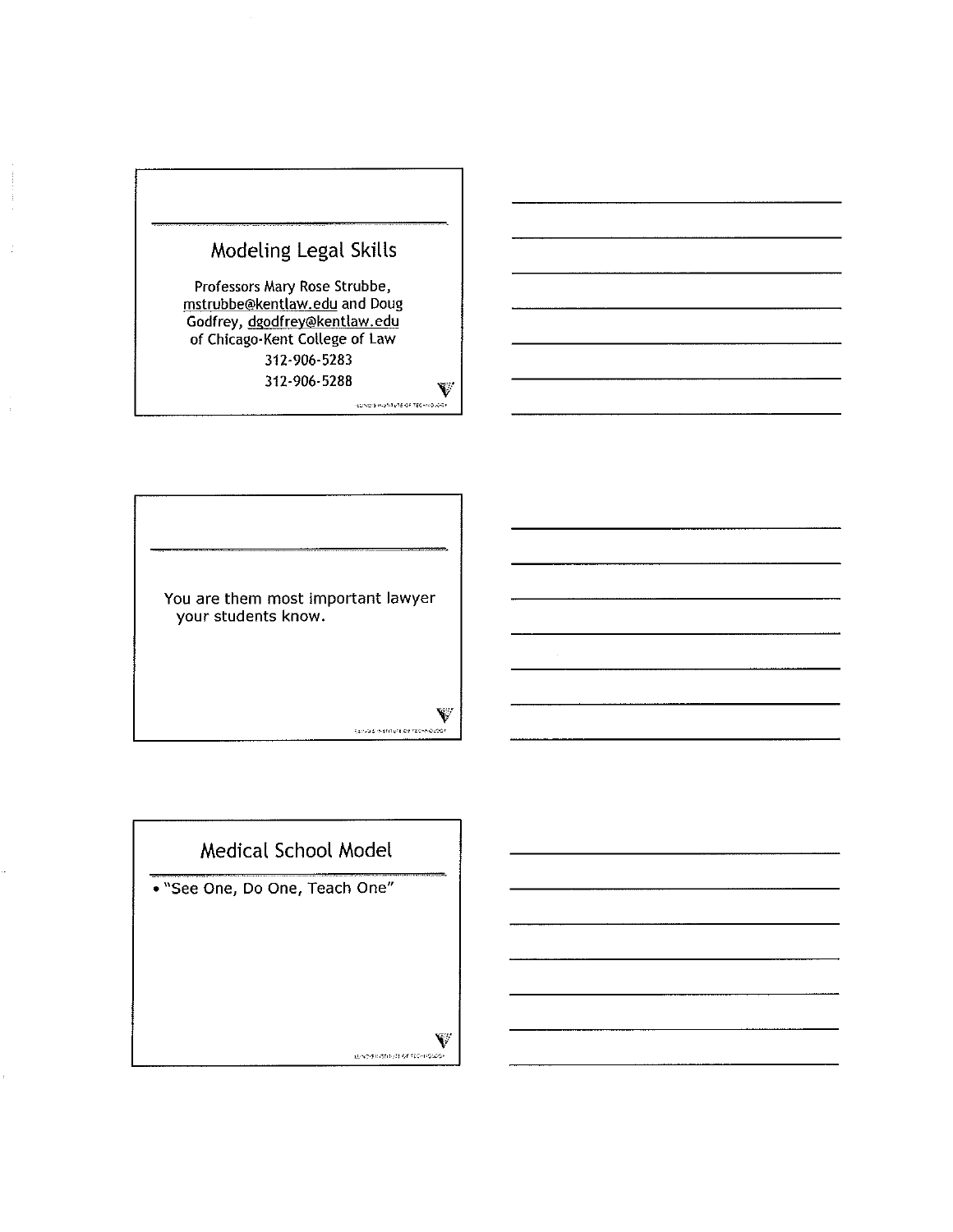## Reasons to Model Skills in a Casebook Class

- Shows Mastery of a Topic
- Gives Adult Learners the Context they Need
- Makes Concrete Abstract Principles
- Allows Professor to Show Enthusiasm
- It's Fun

Appeals to Our Students

- YouTube Generation
- Remember the famous advice about good writing for screen plays - "Don't Tell Me, Show Me"
- If you were teaching someone the piano or tennis, you would never lecture or ask them probing questions when they were neophytes

 $\sum_{\text{MMSL}}$ 

 $\bullet$ 

.<br>12/2010 13:44 12:45 14:45 14:00:00

# Good Modeling

- Describe the Skill
- Discuss the Strategy and the Steps in performing the skill
- Break the Skill into Component Parts
- Model the Skill
- Have the Students discuss their Reactions to the Demonstration

 $\mathbf{V}$ -<br>ELNOS HOTAUTE OF TECHNOLOGY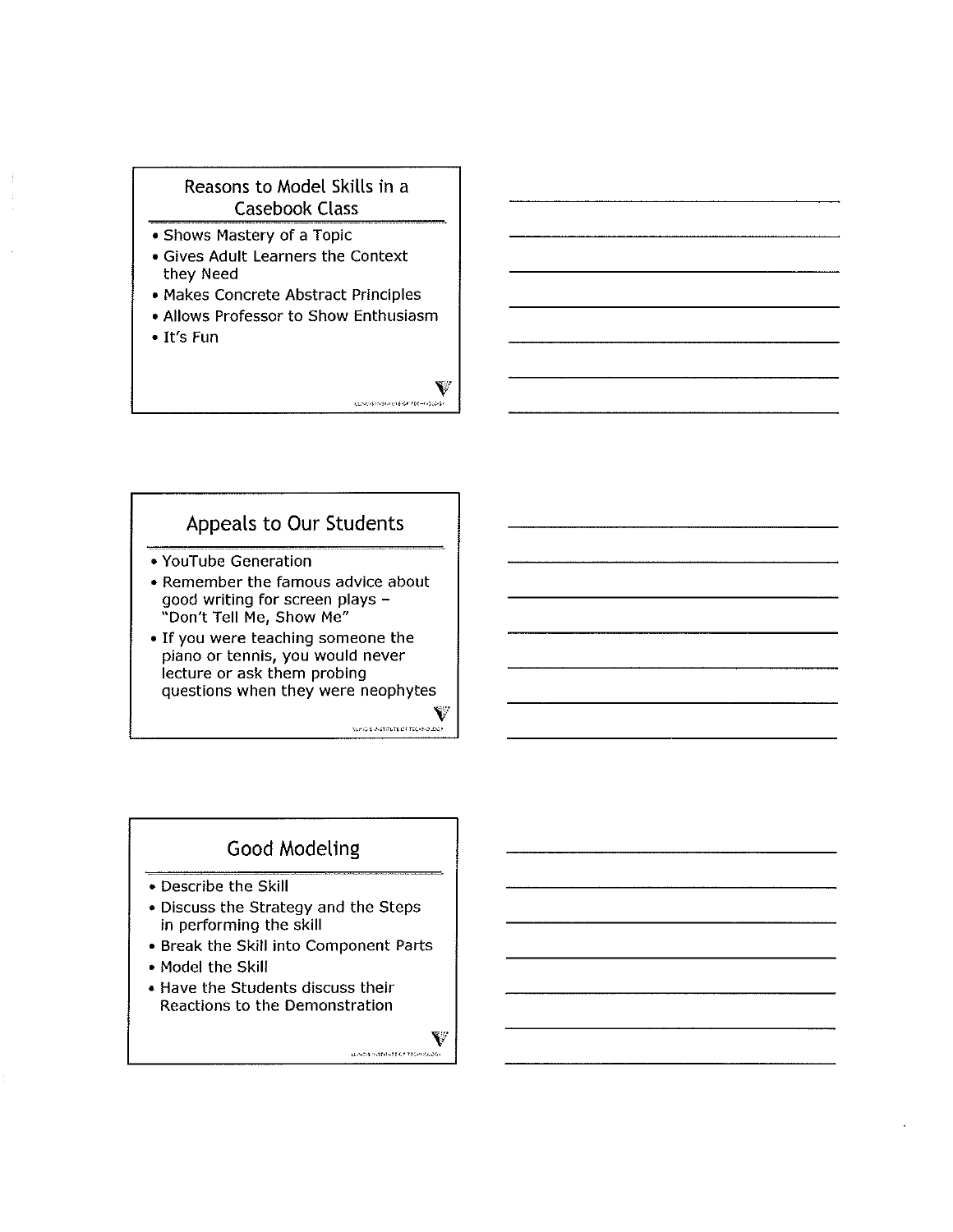### Example: Motion in Limine in an Evidence Class

- Describe the Reasons for bringing a Motion:
	- Exclude the Evidence
	- Educate the Judge on a Point
	- **Preserve the record**
	- Send a Message to the Other Side
	- **Get a Matter in the Record for the Press**

 $\bar{\mathbf{V}}$ .<br>MASSING MUSE OF TECHNOLOGY

## Describe the Skills to Successfully Arguing a Motion

- **• File a well-prepared motion and Memo in** support
- Clearly state the relief you are requesting at the beginning
- **• Only cite two or three authorities to the** trial judge - rely on your motion and **memo in support for the rest**
- **• Anticipate the other side's objects**
- **• Give a motivating reason as well as a legal reason**

٣ .<br>Terros mentos de technología

### Godfrey Argues Motion in Limine

• Fact pattern based on the George Ryan trial

 $\mathbb{I}$ 

 $\mathbf{F}$ -<br>INVESTIGATION OF TECHNOLOGY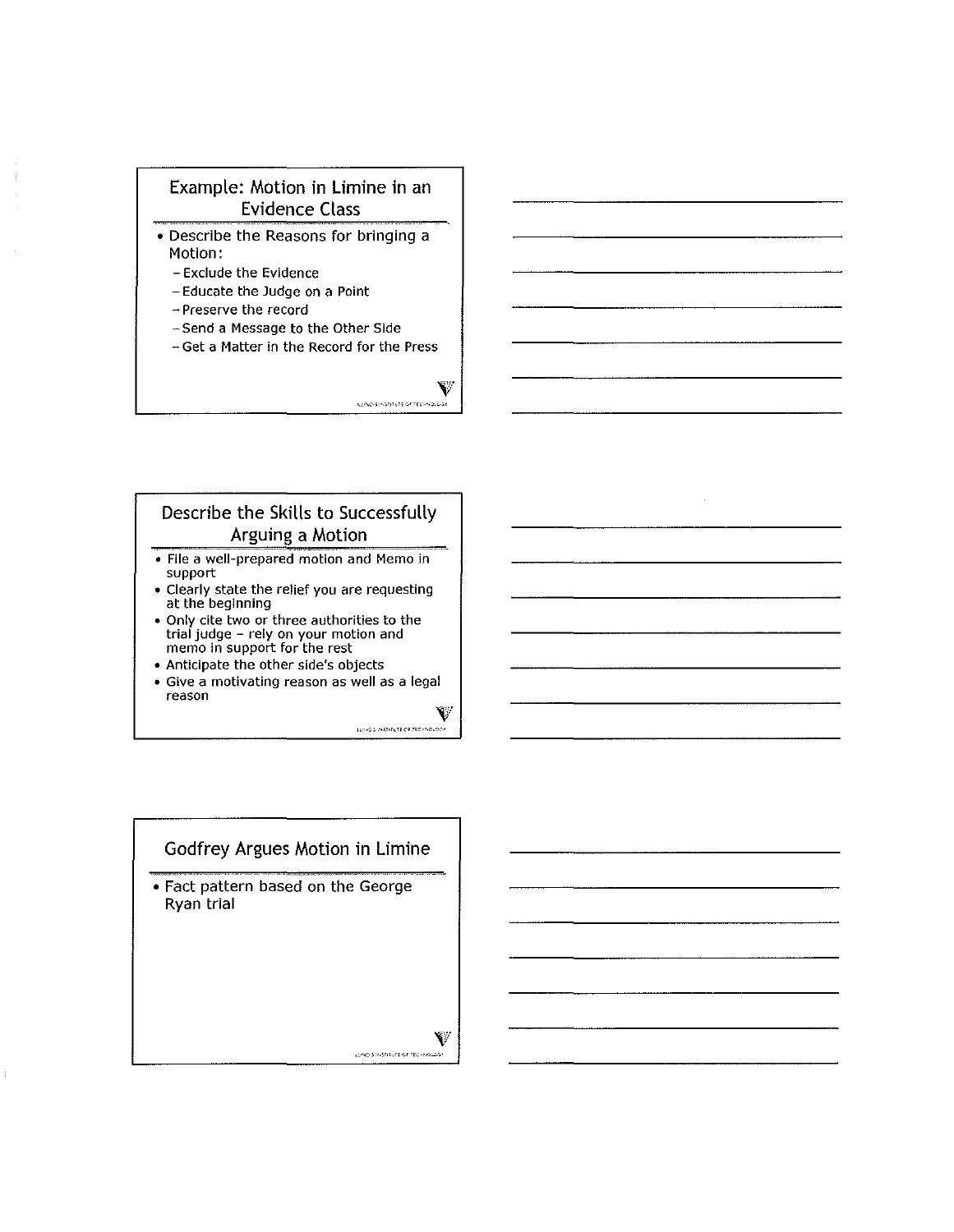# Strubbe Demonstrates Careful Client Listening/Interview

- Fact Pattern

- Potential client thinks he may have been **discriminated against by his employer in** not being promoted

But do I have the time to Model a skill for a class of 80? **• Yes**

- modeling the skill reinforces the doctrinal substance under discussion

-For example, have the students compile in advance a list of the key facts needed from the interview

V

CLINOIS INTRAVER OF TECHNOLOGY

### Quick Ways to Model Other Skills

- Draft a Document, such as a simple complaint in a Civil Procedure class or a provision of an important clause in a Contracts class and annotate it for the students. Then, do a "thinkaloud" in class while going over the document: Why did you insert certain language? Why is the document structured as it is? $\hat{\mathbf{v}}$ 

ł

42-NON-RATE-DRIVER OF TECHNOLOGY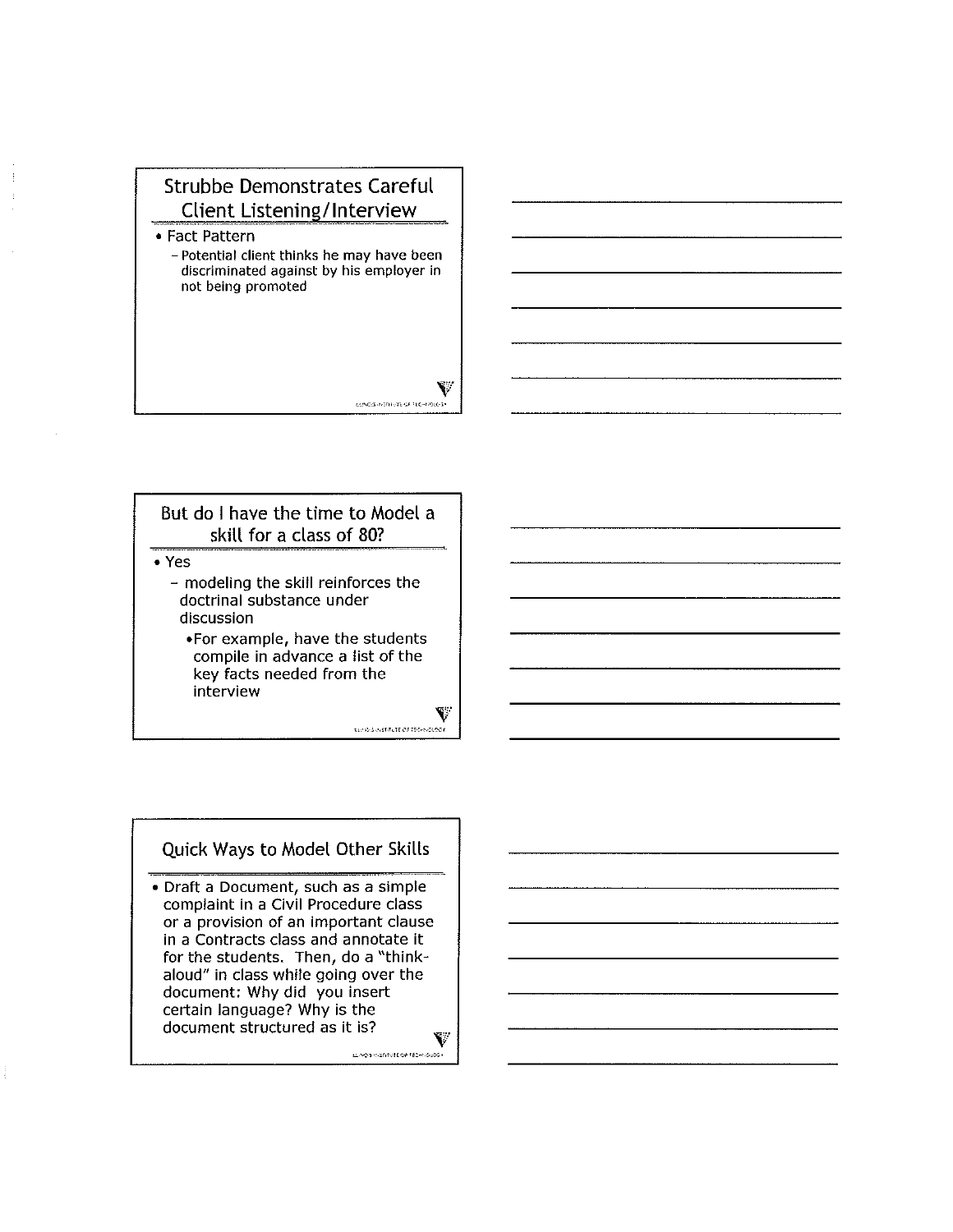



# **Group Work**

• Divide into pairs and think about what you could model for your students in one of your casebook classes that would enhance these skills

#### $\hat{V}$ SLINDS HISTAUTE OF TECHNOLOGY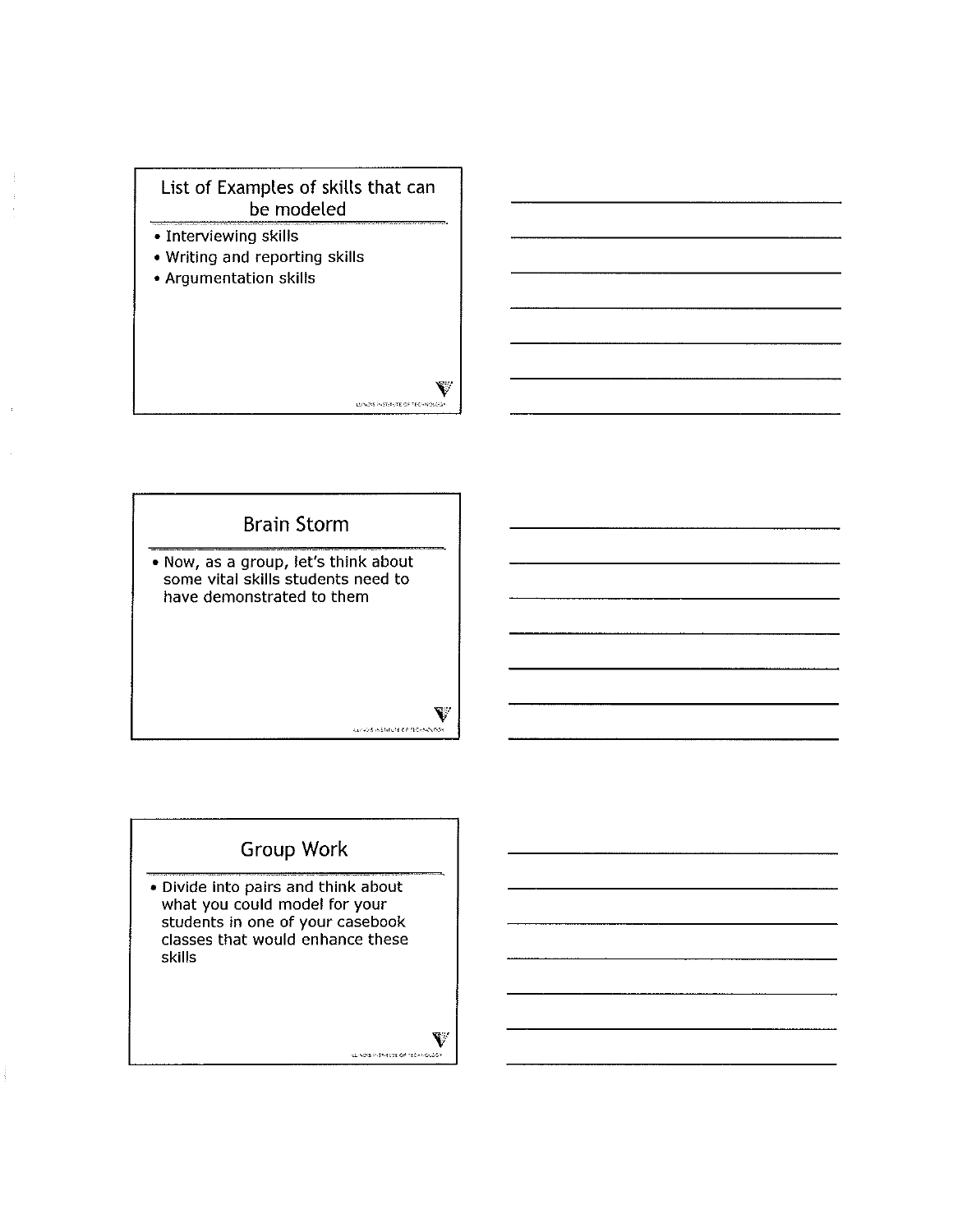### UNITED STATES DISTRICT COURT NORTHERN DISTRICT OF ILLINOIS EASTERN DIVISION

) ) ) ) ) )

**UROS LOINLSIO 'S A**<br>WISTS SO 'S A<br>SA IS MA P - 43S SO<br>SA LL LL LL LL LL LL

| UNITED STATES OF AMERICA                      |  |
|-----------------------------------------------|--|
| V.                                            |  |
| LAWRENCE E. WARNER and<br>GEORGE H. RYAN, SR. |  |

· ,

Ť

Honorable Rebecca R. Pallmeyer No. 02 CR 506

### RYAN'S MOTION *INLIMINE* TO PRECLUDE EVIDENCE OR ARGUMENT RELATED TO THE WILLIS ACCIDENT

Defendant George H. Ryan, Sr., by and through his attorneys, respectfully moves *in limine* for this Court to issue an order precluding any and all evidence, comment or argument regarding the automobile accident referenced in the Indictment (Indict. Count 2,  $\P$  130(D)(iv)). Pennitting the government to introduce evidence of, or make reference to, this accident would not only violate Rules 401, 402, and 403 of the Federal Rules of Evidence, but would also infect the current proceedings and severely compromise Ryan's constitutional right to a fair trial.

In this Indictment, there is no allegation whatsoever that connects Ryan to licenses-for-bribes or bribe conduct at the McCook SOS Facility. There is no allegation — nor could there be — that Ryan was involved in the bribe conduct that resulted in the truck driver receiving a license from McCook. There is no allegation that these defendants are criminally responsible for whatever wrongdoing led to the accident. Because the factual circumstances of this accident are utterly irrelevant to any of the charges against Ryan, even a limited or veiled reference to it could potentially inflame the jury and mislead it into believing that this accident is part of the charged conspiracy. Any reference will confuse the issues and grossly prejudice Ryan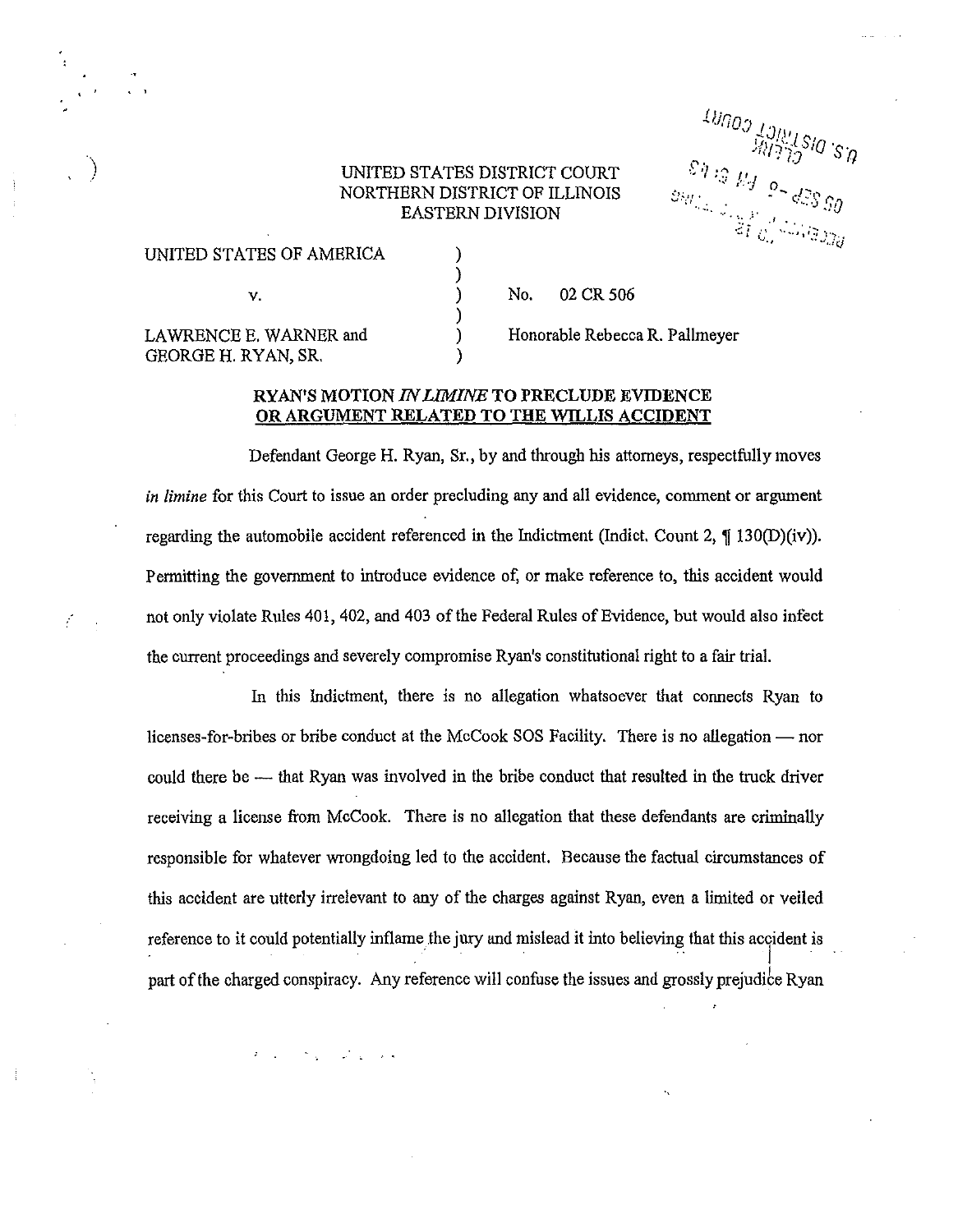$-$  to no legitimate evidentiary purpose. Accordingly, this Court should issue an order prohibiting the government from introducing any such evidence at trial.'

#### BACKGROUND

In Count Two, Paragraph 130 of the Indictment, the government sets forth allegations regarding alleged actions taken with respect to the Office of the Inspector General

during Ryan's tenure as Secretary of State. Among other things, the government alleges that:

In November 1994, [inspectors from the Office of the Inspector General] learned that a driver involved in a widely-publicized fatal traffic incident may have obtained his commercial driver's license illegally at the McCook driver's license facility. After the allegations were learned of by an IG Investigator and a preliminary inquiry was made, the allegations were reported to the Inspector General who, in tum, notified other high-ranking SOS Office officials of the allegations.

Indict., Count II,  $\parallel$  130(D)(iv). The government's statement about the "widely-publicized" incident refers to the tragic automobile accident that occurred on November 8, 1994 and claimed the lives of six of Scott and Janet Willis's children.

Ryan has reason to believe that the government will attempt to introduce evidence of, or make reference to, this accident at trial and accordingly asks this Court to preclude any evidence or comments relating to the accident. The accident that claimed the lives of the six. Willis children was, without a doubt, a horrific and tragic event. Yet the accident has no connection whatsoever either to Ryan or to any of the criminal charges against him, and thus has no place in this trial. Instead, the government's only possible purpose in seeking to introduce such evidence would be to elicit anger and other negative emotions towards Ryan and to inflame

Indeed, this Court previously granted a motion *in limine* based on similar grounds in *United Stales v. Fawell el al.,* pursuant to the parties' agreement that evidence relating to details of the Willis accident would not be introduced at trial. *See Uniled Siales v. Fawell el al.,* No. 02 CR 310, Minute Order dated January 8,2003.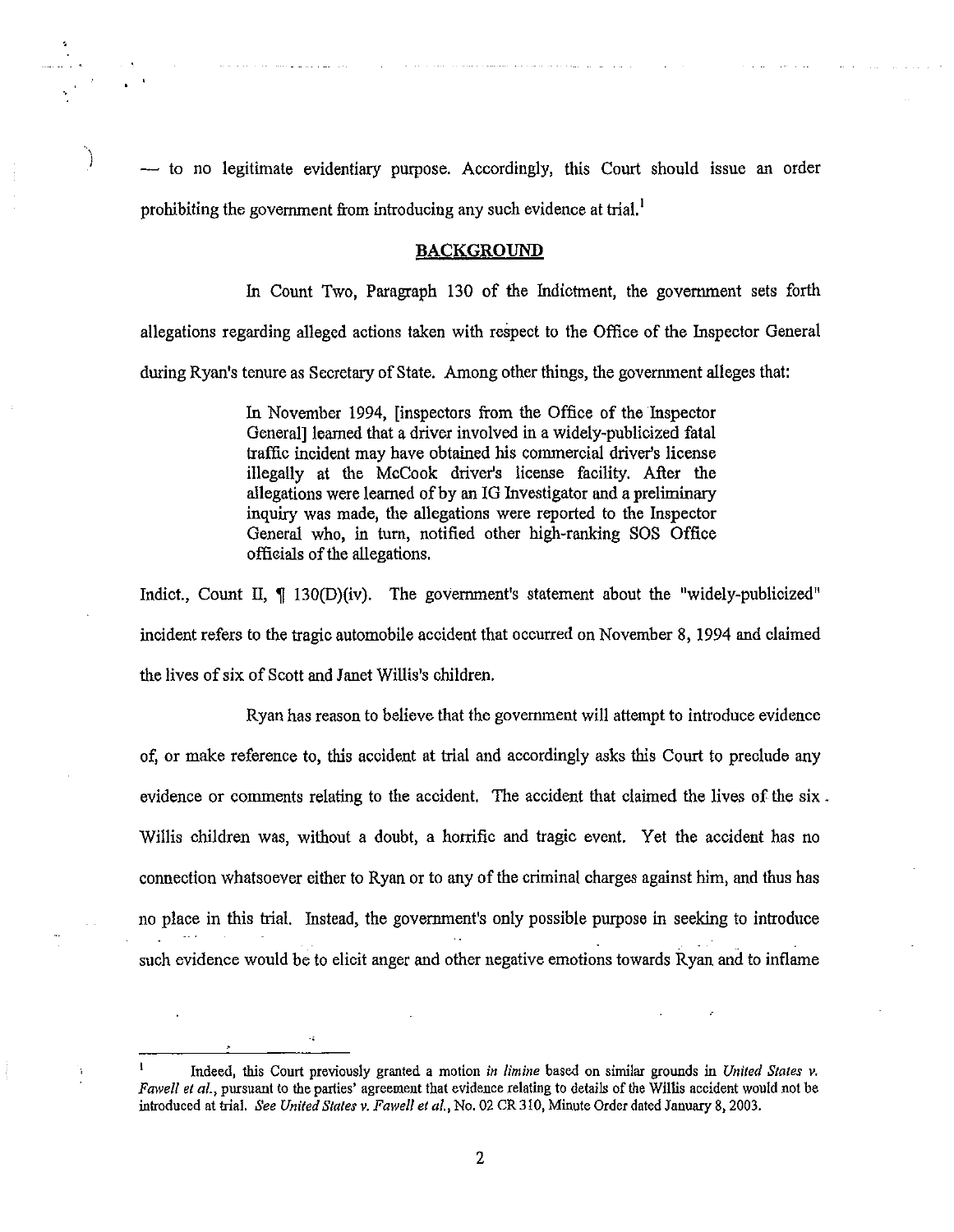) the passions of the jury. Referencing the Willis accident for these purposes would be utterly improper.

,

The government should be prohibited from making any references to the Willis accident for the following two reasons, *First,* because Ryan had no connection to the accident, any evidence or comments relating to the accident are irrelevant to any ofthe charges in this case and should be excluded pursuant to Rules 401 and 402. *Second*, even if there were any probative value to this evidence (and clearly there is none), it should still be excluded under Rule 403 because any possible probative value would be substantially outweighed by the prejudicial effect of the evidence and the danger that it could mislead and inflame the emotions of the jurors, Therefore, any evidence of, or reference to, the November 8, 1994 automobile accident should be prohibited at trial,

#### ARGUMENT

The Federal Rules of Evidence define relevant evidence as "evidence having any tendency to make the existence of any fact that is of consequence to the determination of the 'action more probable or less probable than it would be without the evidence." Fed, R. Evid. 401. The Rules further mandate that evidence that is not relevant must be excluded. Fed, R, Evid. 402. Furthermore, even relevant evidence is excludable "if its probative value is substantially outweighed by the danger of unfair prejudice, confusion ofthe issues, or misleading the jury, or by considerations of undue delay, waste of time, or needless presentation of cumulative evidence," Fed. R. Evid, 403.

### I. EVIDENCE REGARDING THE WILLIS ACCIDENT IS IRRELEVANT TO THE ACTS CHARGED IN THE INDICTMENT

The only facts of consequence to this case are those that shed light on whether Ryan in fact committed the criminal acts alleged in the Indictment. The Federal Rules are clear

3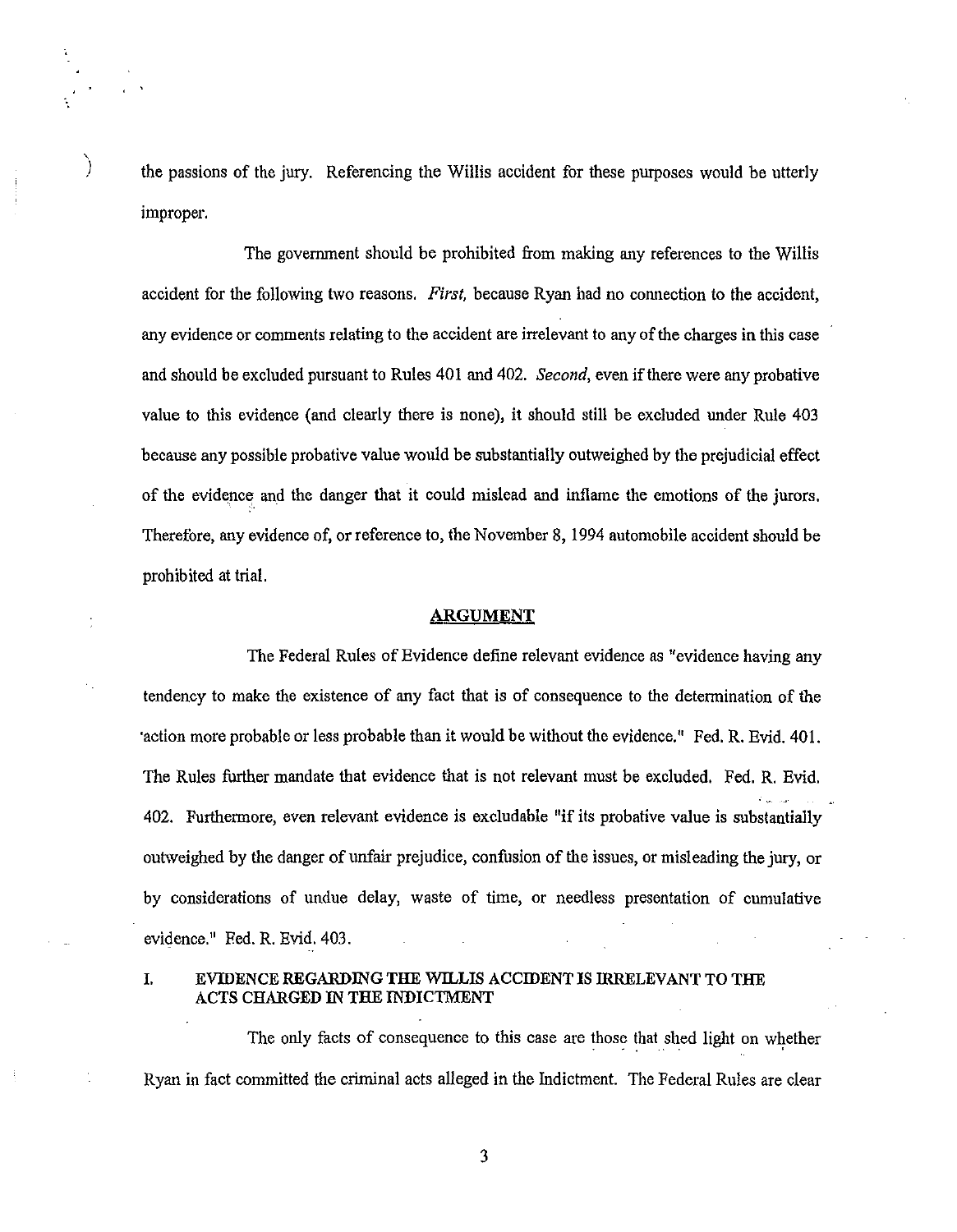) that evidence is relevant only if it tends to "make the existence of any fact that is of consequence to the determination of the action more probable or less probable than it would be without the evidence." Fed. R. Evid. 401; *see also Old Chiefv. United States,* 519 U.S. 172, 178-79 (1997); *United States v. Benson,* 941 F.2d 598, 610 (7th Cir. 1998). Here, the fact that the accident took place does not make it any more or less probable that Ryan committed any of the criminal activities alleged in the Indictment. There simply is no evidence linking Ryan to the accident, even tangentially. Furthermore, evidence regarding the Willis accident will not aid the government in meeting its burden of proof on its charges against Ryan. Therefore, any evidence regarding the accident is irrelevant to the resolution of the government's case against Ryan and is therefore inadmissible. *See* Fed R. Evid. 402.

### n. EVIDENCE REGARDING THE WILLIS ACCIDENT WILL UNFAlRLY PREJUDICE RYAN AND CONFUSE THE JURY

Furthermore, even if this Court were to conclude that evidence regarding the Willis accident has some relevance to the government's criminal charges against Ryan, such evidence should nevertheless be excluded under Rule 403. As noted above, evidence that is relevant under Rule 401 must *still* be excluded if the probative value of that evidence is substantially outweighed by the prejudicial effect of the evidence and the potential that the evidence could confuse the trier of fact. Fed. R. Evid. 403. In this context, "'(u]nfair prejudice' ... means an undue tendency to suggest decision on an improper basis, commonly, though not necessarily, an emotional one." Fed. R. Evid. 403 advisory committee's note; *Old Chief,* 519 U.S. at 180; *see dso United States v. Pulido,* 69 F.3d 192,201 (7th Cir. 1995).

Any evidence or comments relating to the Willis accident should be excluded from this trial pursuant to Rule 403 because the unfair prejudice caused by such evidence would be immense and likely would destroy any chance for Ryan to receive a constitutionally

4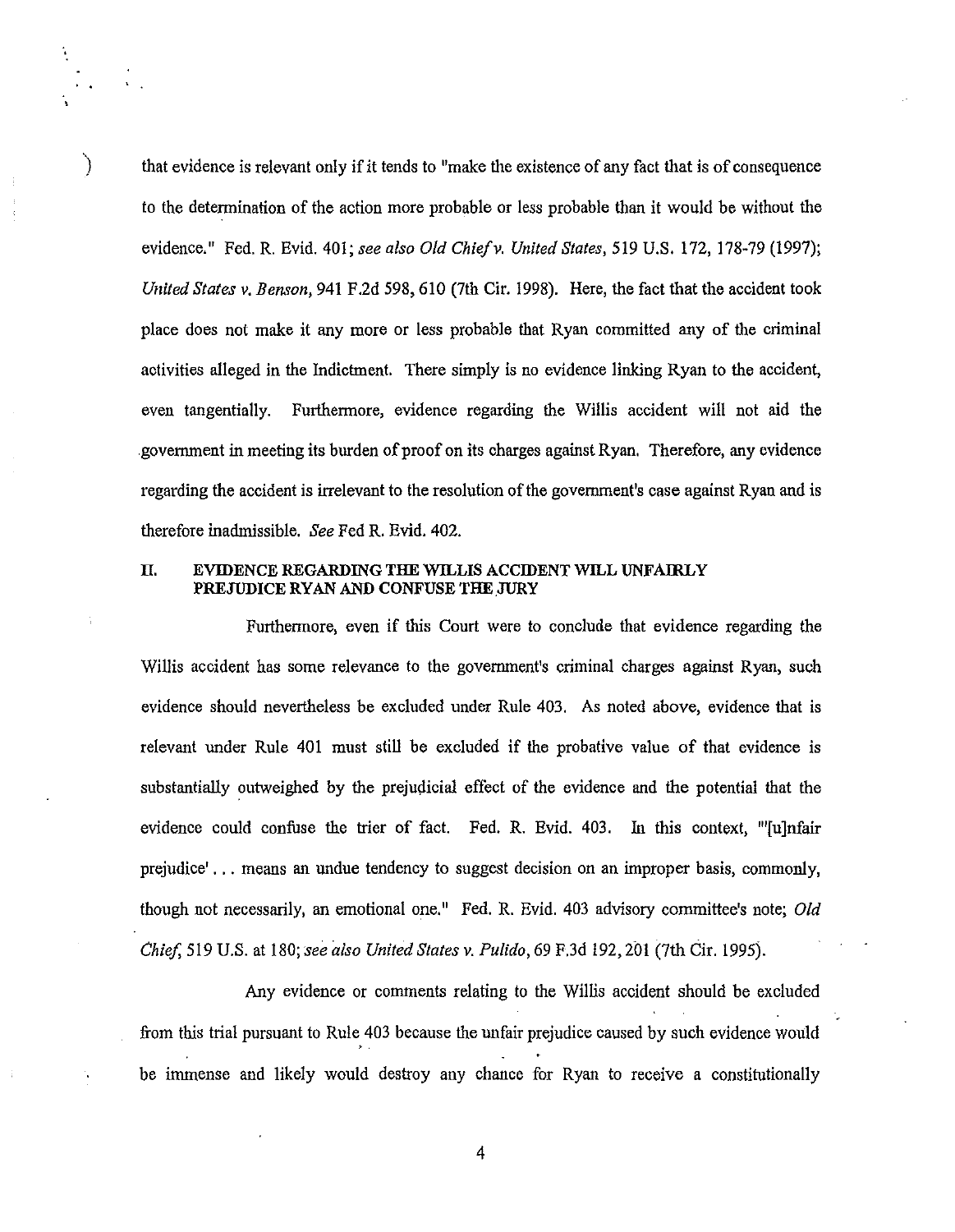) guaranteed fair trial. As the government itself acknowledges in the Indictment, the accident that claimed the lives of the six Willis children was "well-publicized" in the media and aroused great horror and sympathy in the public. Indeed, more than a decade later, the tragedy continues to inspire deep emotions in many potential jurors, as well as references to it in the local media  $$ some of which implicitly  $-$  and improperly  $-$  lay the blame for the Willis children's deaths directly on Ryan's shoulders.<sup>2</sup>

It is for precisely these reasons  $-$  the tragic aspects as well as the well-publicized nature of the accident — that the government should be precluded from introducing any evidence relating to the Willis accident at this trial. "[Evidence] is unfairly prejudicial ifit 'appeals to the jury's sympathies, arouses its sense of horror, provokes its instinct to punish,' or otherwise 'may

<sup>2</sup> On December 18, 2003, less than two weeks after Ryan was indicted, the *Chicago Tribune* published an article by columnist John Kass entitled *Charges Bring No Joy to Parents of Willis Children.* Chi. Trib., Dec. 18, 2003, at News 2. In that column, Kass stated that "[wlith the help of the combine, and the billions of dollars' worth of deals he promised, Ryan was elected governor on a lie in 1998. This corruption comes with a body count. And you could measure it by the angels hanging on Scott and Janet [Willis]'s Christmas tree."

Indeed, this was not the first or only article written by Kass that attempted to blame Ryan for the Willis accident. *See, e.g.,* John Kass, *Onetime Scorned Lawyer Emerges as Unsung Hero,* Chi. Trib., Jan. 9, 2005, at News 2; John Kass, *Murphy Won't Let Corruption* Go *Up in Smoke,* Chi. Trib., Jan. 21, 2004, at News 2; John Kass, *Soft Sentence for Fawel/ Deals Blow to Justice,* Chi. Trih., July 2, 2003, at News 2; John Kass, *Truth ofMatter Is Lies Are at Heart ofRyan's Reign,* Chi. Trib., Jan. 12, 2003, at News 2; John Kass, *Blagojevich, Ryan Failed Kids Years Ago,* Chi. Tn'b., Oct. 25, 2002, at News 2; John Kass, *Governor Debate Might Make Good TV, But Little Else,* Chi. Trib., Oct. 24, 2002, at News 2; John Kass, *Governor's Race: My Machine Pal's Better than Yours,* Chi. Trib., Oct. 16,2002, at News 2; John Kass, *Bauer a Walking Adfo,' Club Fed's Restorative Power,* Chi. Trib., July 29, 2002, at News 2; John Kass, *For the Wi/lises, Justice Lies Burled in Political Muck,* Chi. Trib., Apr. 4, 2002, at News 2; John Kass, *Poshard Predicts a Vallos Victory by a Whisker,* Chi. Trib., Feb. 25, 2002, at News 2; John Kass, *Most Roads Lead to Democrat in Governor's Office,* Chi. Trib., Jan. 24, 2002, at News 2; John Kass, *Ryan's Terrible Bargain Finally Claims His Career,* Chi. Trib., Aug. 9, 200 I, at News 2; John Kass, *Rock-Thrning by Lassar Stops Short of Rich Vein,* Chi. Trib., May 7,2001, at News 2; John Kass, *Bauer Sentence Still Leaves Debt to Entire Family,* Chi. Trib., Apr. 26, 2001, at News 2; John Kass, *Many, Too Many, Questions for Ryan and Pals,* Chi. Trib., Apr. 19, 2001, at News 2; John Kass, *More Notes to Bush Insist on Prosecutor Who's Independent,* Chi. Trib., Feb. 2, 2001, .at News 3; John Kass, *Ryan's Pride: Never Even Been Charged,* Chi. Trib., Jan. 30, 2001, at News 3; Jbhn Kass, . *Willises Merely Want Ryan To Do Responsible Thing,* Chi. Trib., Jan. 26, 2001, at News 3; John Kass, *Couple Hurt Most by License Scandal Plead for Justice,* Chi. Trib., Jan. 25, 200 I, at News 3; John Kass, *Governor's Past Merils Scrutiny More than Jackson's,* Chi. Trib., Jan. 19,2001, at News 3; John Kass, *Children's Deaths Should Haunt Illinoisfor a Long Time,* Chi. Trih., Jan. 18, 2001, at News 3; John Kass, *Questions, Qqesti0J1s: Help for Oprah as Bush Comes Calling,* Chi. Trib., Sept. 18,2000, at News 3; John Kass, *APB Goes Out for Good Samaritan Who Saved Officer,* Chi. Trib., May 9,2000, at News 3; John Kass, *Sometimes Oniy Voice Be"ng Heard Is that ofMoney,* . Chi. Trib., Mar. 16,2000, at News 3; John Kass, *In Spite ofScandal, Daley and Ryan Have a License To Deal,* Chi. Trib., Feb. 3, 2000, at News 3; John Kass, *Negative TV Ads? Ryan Has Absolutely No Room to Complain,* Chi. Trib., Oct. 14, 1998, at News 3.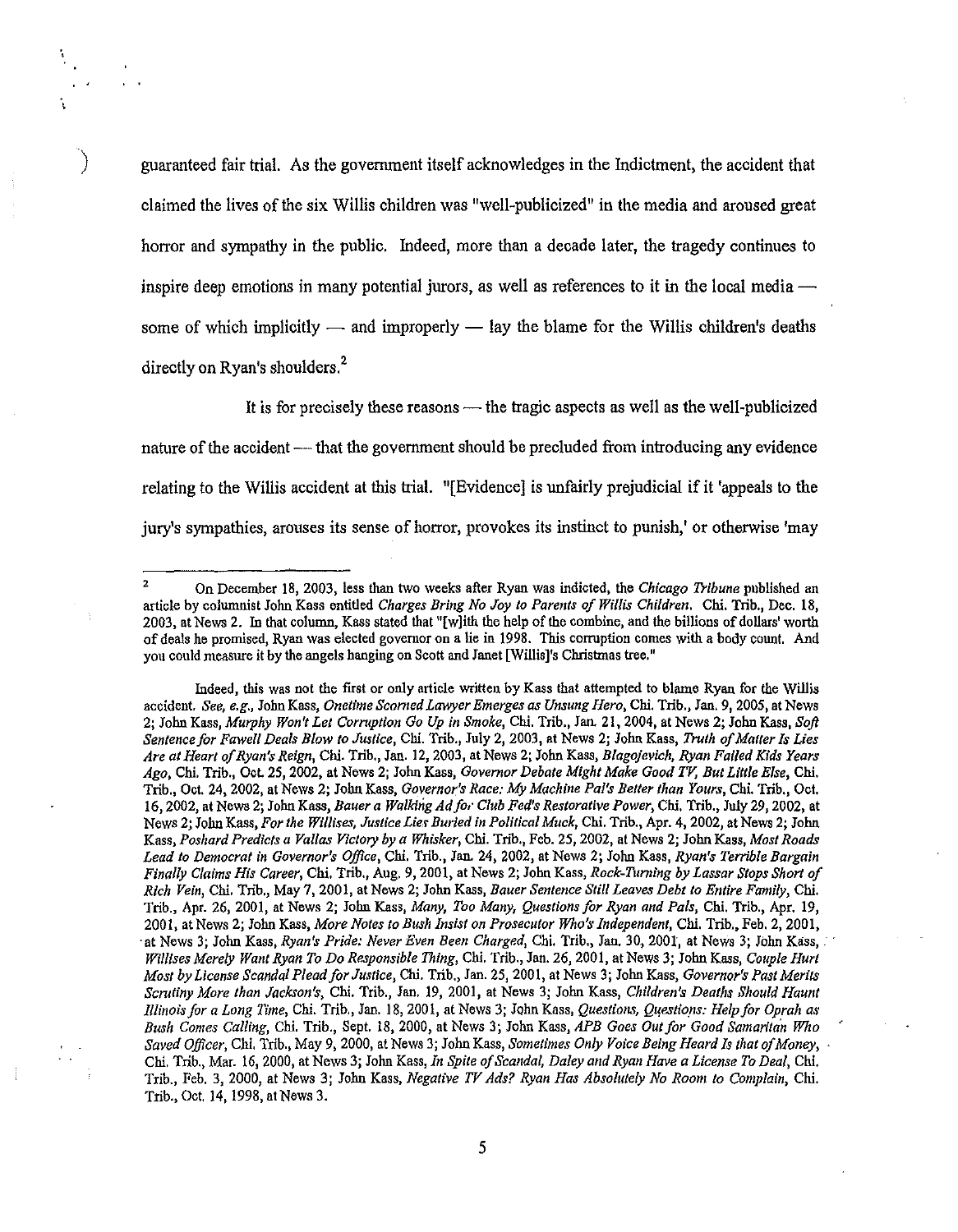) cause <sup>a</sup> jury to base its decision on something other than the established propositions in the case.'" *Carter v. Hewitt,* 617 F.2d 961, 972 (3d Cir. 1980) (quoting 1 J. Weinstein & M. Berger, *Weinstein's Federal Evidence* § 403.03, at 403-15 to 403-17 (1978)). Here, there can be no question that evidence relating to the tragedy is inflammatory and will likely arouse the emotions of a reasonable jury -- thus inciting the danger that the jury will be "induce[d]  $\dots$  to decide the case on an improper basis, [most likely] an emotional one, rather than on the evidence presented." *United States* v. *Vretta,* 790 F.2d 651, 655 (7th Cir. 1986) (internal quotation marks omitted). Even though there is no connection whatsoever between Ryan and the accident, ifthis evidence is admitted, it could create the danger of unfair prejudice because of the unfounded implication that Ryan was somehow involved with or responsible for the tragedy. Such prejudice would run afoul not only of the Federal Rules of Evidence, but of Ryan's constitutional right to a fair trial.

In short, there is simply no legitimate purpose for which the government could offer evidence or comment on the Willis accident, other than to attempt to inflame the jury's passions against Ryan. This case is not about licenses-for-bribes, and introducing any reference to the Willis accident will likely confuse jurors about what actually is charged in the Indictment. Because any evidence regarding this accident is both irrelevant to the question of Ryan's guilt and would have an unfairly prejudicial emotional impact on the jury, any evidence, comment or argument regarding the Willis accident should be precluded. *See United States* v. *Macias, 930* F.2d 567, 572 (7th Cir. 1991) (approving of evidence that was "non-inflammatory in nature, reducing any risk that the jury's emotion would be stirred by such evidence and that they would, as a result, be compelled toward irrationality and the defendant thus prejudiced").

 $\label{eq:2} \mathcal{F}(\mathbf{x}) = \mathcal{F}(\mathbf{x}) \cdot \mathcal{F}(\mathbf{x})$ 

"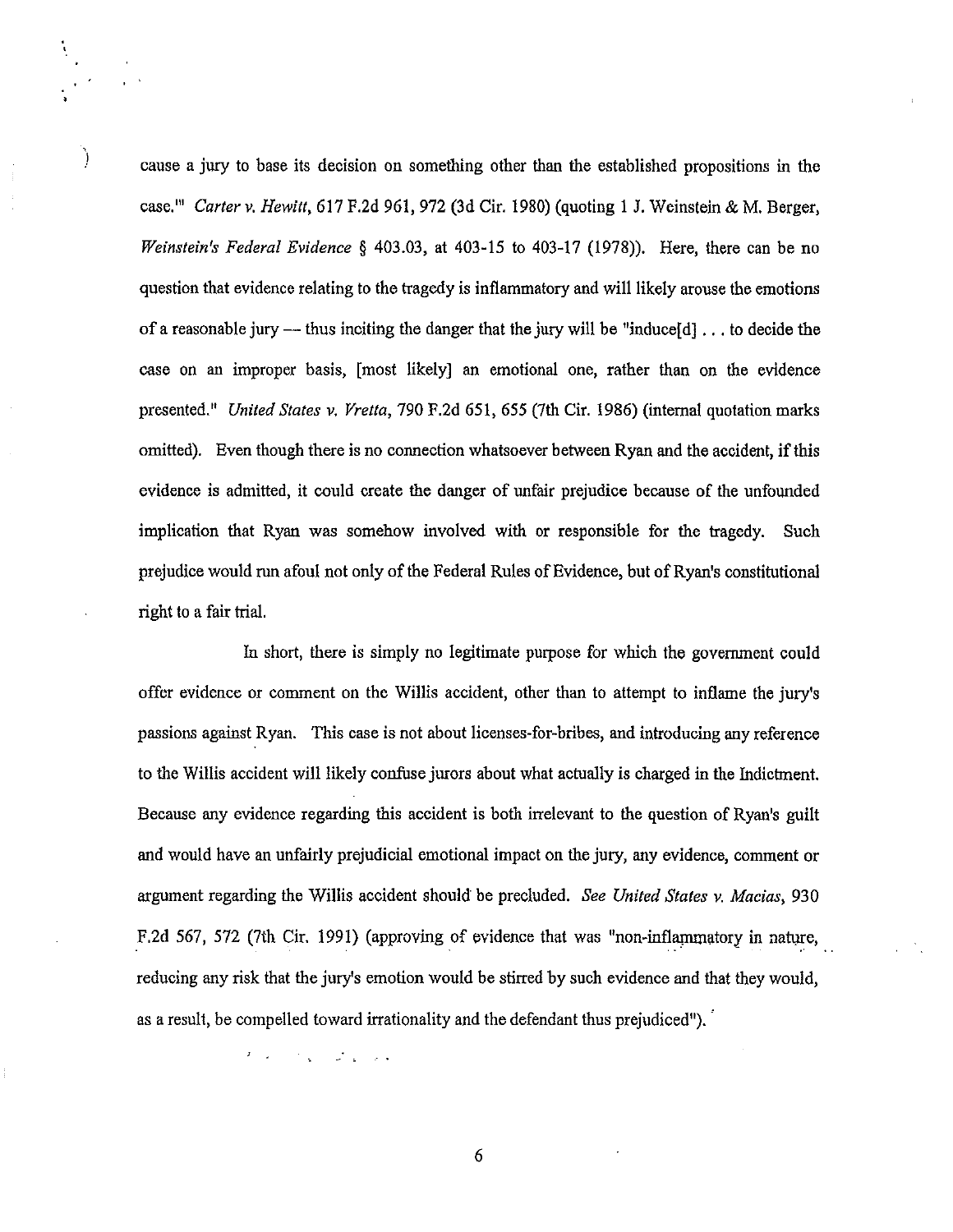WHEREFORE, Defendant George H. Ryan, Sr. respectfully requests that this Court enter an order barring the government from mentioning or introducing evidence relating to the Willis accident.

Respectfully submitted,

GEORGE H. RYAN, SR.

One Of His Attorneys

. ...

Dated: September 6, 2005

,. •

Ĵ.

DanK. Webb Bradley E. Lerman Timothy J. Rooney WINSTON & STRAWN LLP 35 West Wacker Drive Chicago, lllinois 60601 (312) 558-5600 (voice) (312) 558-5700 (fax)

 $\mathcal{L}$ 

 $\ddotsc$